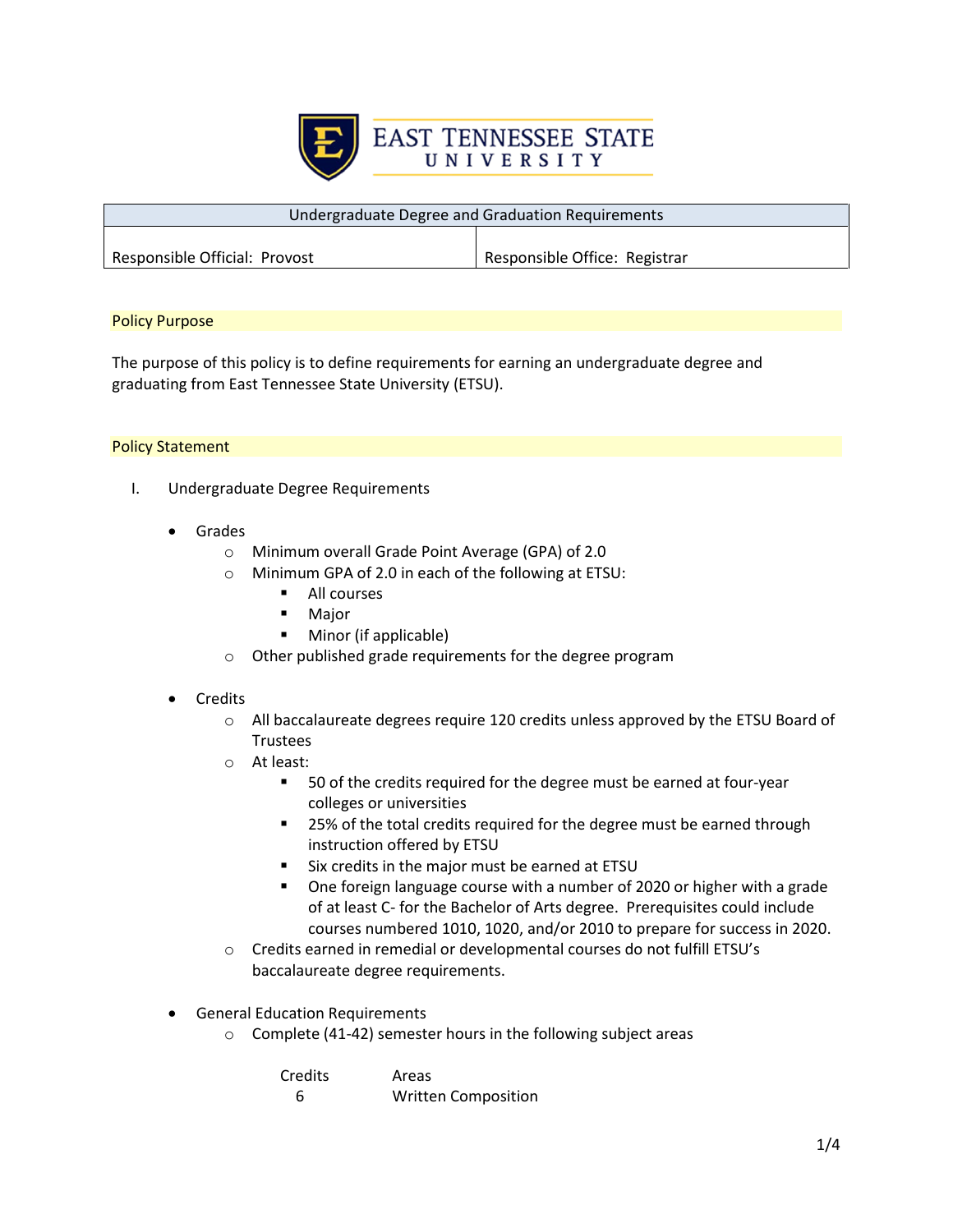- 3 Literature
- 3 Fine Arts
- 3 Humanities Electives
- 6 Social and Behavioral Sciences
- 6 History\*
- 8 Natural Sciences
- 3-4 Mathematics

\*Six (6) credits of American history or three (3) credits of American history and three (3) credits of Tennessee history. This will also meet a high school unit deficiency in history.

Students who have completed an associate degree designed for transfer at a regionally accredited college or university have satisfied ETSU's general education requirements.

Transfer students from Tennessee Board of Regents community colleges without associate degrees who completed blocks of general education requirements at those schools have satisfied the corresponding blocks in ETSU's general education core.

- Other Requirements
	- o Double Major
		- **Meet the total requirements of each major**
		- **Minor not required**
	- o Double Degree
		- **Meet the total requirements for each degree**
		- **Minor not required**
	- o Second Degree
		- Meet the requirements for the second degree program of study developed by the Office of Undergraduate Admissions and the appropriate academic department or college
		- Minimum of 30 credits post-baccalaureate through instruction at ETSU
		- **Minor not required**

#### II. Graduation Requirements

- o Graduation application form
- o Any required exit and major field exams
- o Successful completion of CSCI 1100 or equivalent (not applicable to second degrees)
- o Documentation of any course substitution or waiver if applicable
- Authority: SACSCOC's Principles of Accreditation: 9.2 (Program Length) and 9.4 (Institutional Credits for an Undergraduate Degree). TCA 49-7-110